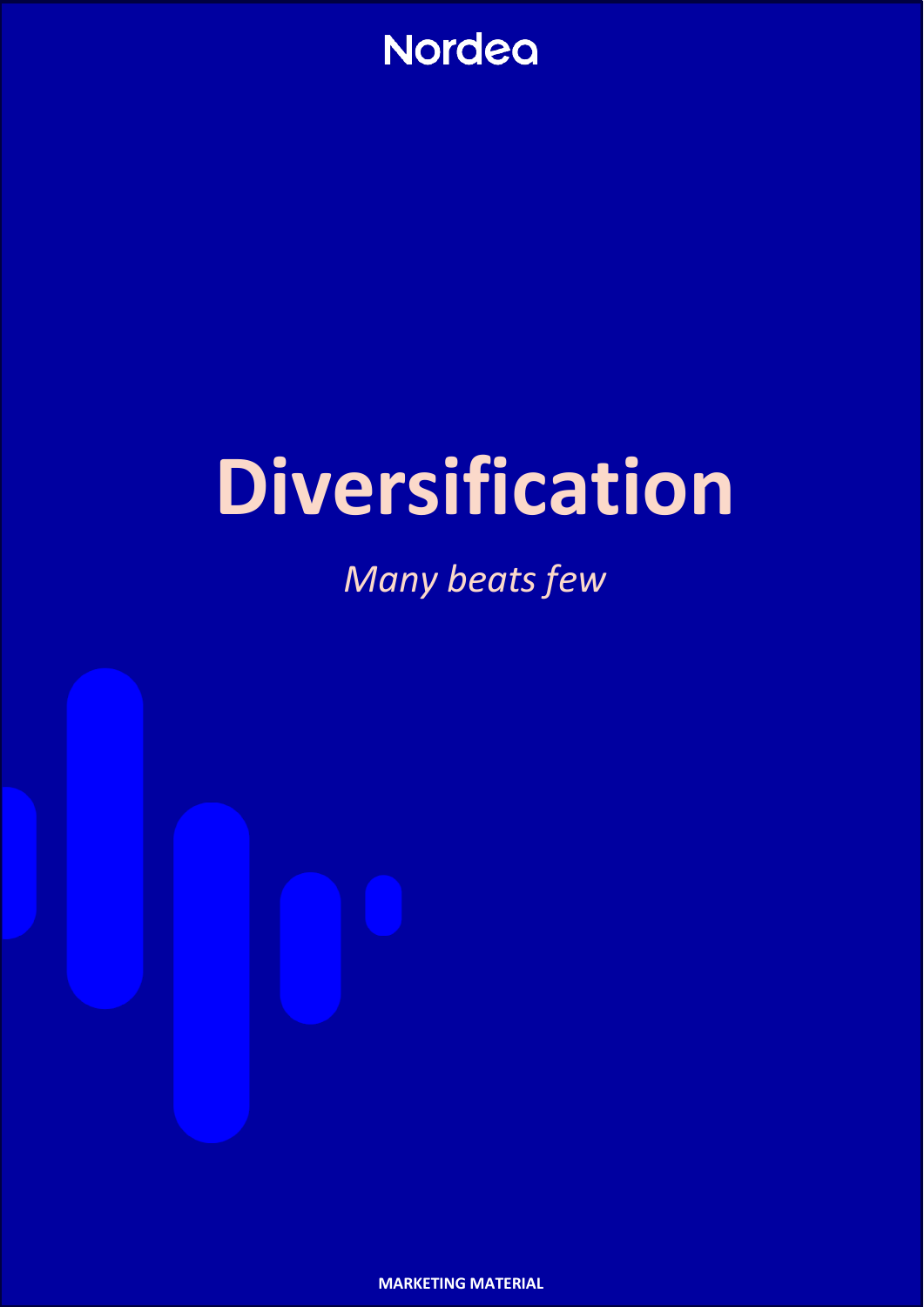## **Introduction**

Many individuals and families are currently not enjoying the potential benefits of long term investing. Historically, risk free deposit rates have been significantly more attractive than now, where people in some cases even are experiencing negative rates. One way to potentially achieve better returns is to take an appropriate level of risk and invest in the broad equity market.

We (the authors) do acknowledge that for non-professionals it can be highly complex to navigate in the financial markets, and it becomes even more difficult when trying to find answers through medias as well as social platforms, where answers can be many and often wrong. We see mainly 2 reasons for this;

- 1) The medias tend to focus on short term market development- and expectations. This is the nature of news, and while the entertainment value is high, it is our view that most retail investors would be better off with a more balanced information stream of short term news and long term research.
- 2) The internet is a place where anyone can share views, ideas and even recommendations. The information has an extreme degree of variation in quality, and while they are free of charge and often based on good intentions, they can be costly for the investors following them.

We have previously looked into myths covering the topic of timing. In the publication "Time Beats Timing" we looked into how time is your friend, if you should invest all at once or if you should split up your investments over time, and if waiting for the dip is a good strategy. In this publication we want to continue with myths that are relevant after the decision to invest has been taken.

In our experience, the topic of creating your own equity portfolio is popular. If you want to be your own portfolio manager there are some things that can be smart to consider, and which otherwise will be outsourced if you invest in funds. What we wanted to investigate further is how easy or hard it really is to beat the market? What has been the likelihood to beat the market historically by selecting equities? If you want to receive more return than the market, has it been enough to just add more risk? And when is a portfolio diversified? We hear different numbers here, but from around 20-30 equities, it is often said that you are well diversified.

No one knows what the future brings, but we strongly believe that we can learn from the past. The myths in this publication are:

- 1) Anyone can easily beat the market
- 2) High risk leads to high reward
- 3) Select 30 stocks and you are well diversified

When testing these myths we have performed simulations based on historical data. Since some of the things we wanted to test are not directly observable we needed to simulate. Simulation in this case means selecting and tracking randomly selected equites. The reader should bear in mind that simulated past performance is not a reliable indicator of future performance. When we simulated we only selected from what was available at each point in time, and then tracked the results forward, so the results are representable of how outcomes could have been. When a process is repeated many times in the same way, we believe we can talk about likelihoods. For example, if you flip a coin a few times, the observed outcomes can differ a lot from 50% tails and 50% heads. If you continue to flip the coin again, and again, we will see that the observations will gradually move towards 50/50. After tens of thousands or millions of tries the observations will converge towards the probability of observing either heads or tails. We believe the same goes for the myths we tested in this publication.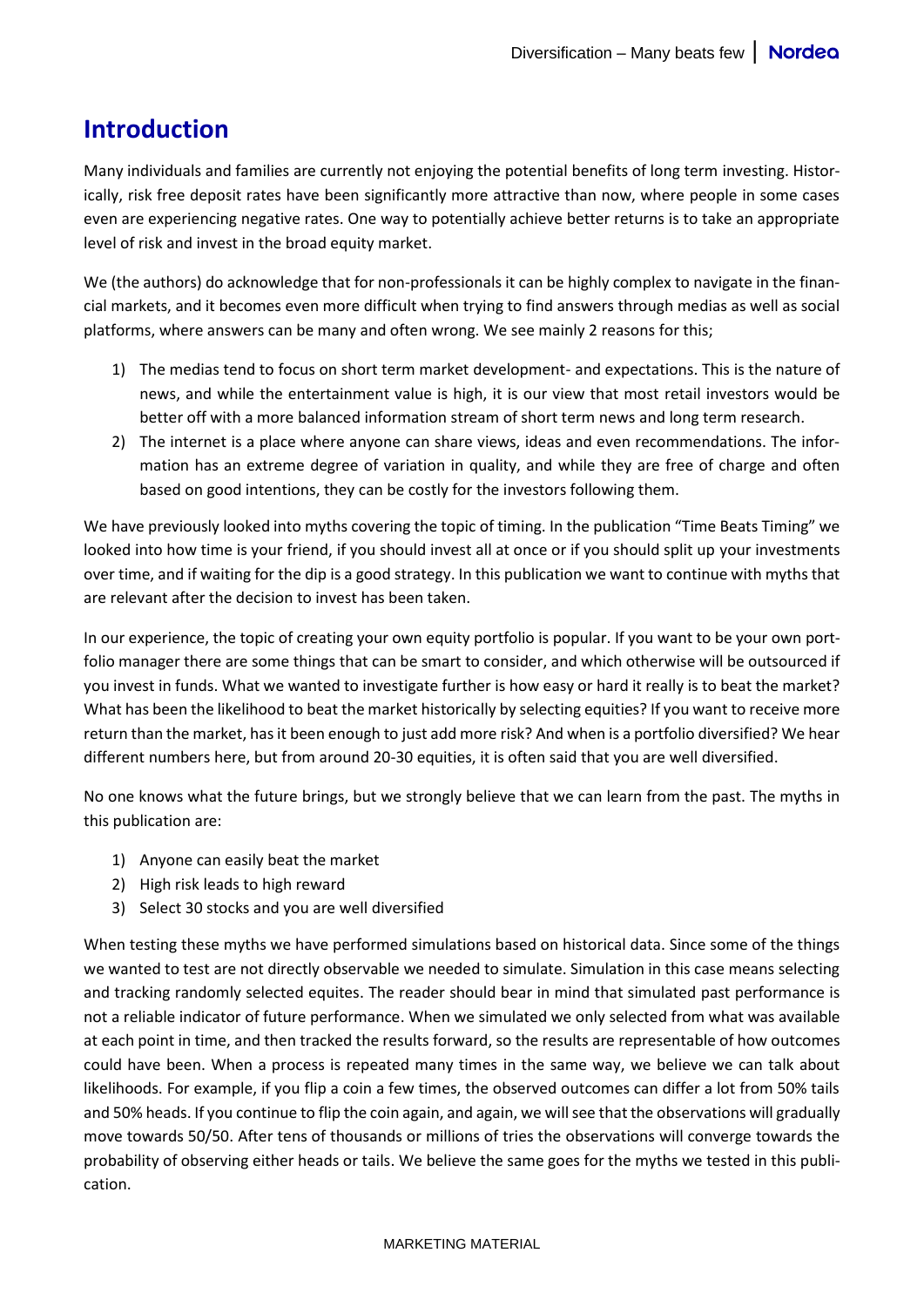## **Myth 1: Anyone can easily beat the market** (BUSTED)

## *"Beating the market with single stocks is easy, and you do not need education, experience or unique abilities."*

**Conclusion**: Based on simulations of portfolios containing randomly selected equities we found that the odds of beating the market are against you for all tested portfolio sizes between 1 and 100 equities. As an example, by constructing a portfolio of five randomly selected equities, the likelihood of beating the market has been 36% historically. By adding more equites the likelihood increased, but remained less than 50%, and consequently this myth is busted. One explanation is that the return of the market is not evenly distributed but dominated by few equities. Concentrated portfolios will most likely miss these winning companies. Also, if you happen to pick among the biggest losers in a concentrated portfolio it will be expensive and hard to recover. We do acknowledge that some highly skilled investors have unique abilities, but we conclude, that most portfolios will perform worse than the general market, especially for highly concentrated portfolios.



**Methodology**: We tested the myth by simulating returns on portfolios containing randomly selected equites based on historical data. We used the S&P 500 index, included data for all constituents in the index from end of 1990 to end of 2020, and created a large number of different randomly selected equally weighted portfolios. Since all portfolios were equally weighted we used the equally weighted portfolio of all available equites in S&P500 as the market. The simulations were performed as follows. At the start of the dataset we simulated equally weighted portfolios containing from one to 100 randomly selected equites. Every year until the end of the data set we rebalanced the portfolios by selecting new random equities. At each point in time we selected from the stocks that were included in the index at that point in time. We repeated this process 100.000 times for each portfolio. That means that we rebalanced the portfolios over 23 million times, and selected random equites more than 620 million times. Returns were calculated for each portfolio and compared with the return of the equally weighted portfolio of all equites in the index. Transaction costs and other effects that could influence the results were not included. Conclusions were made based on the findings.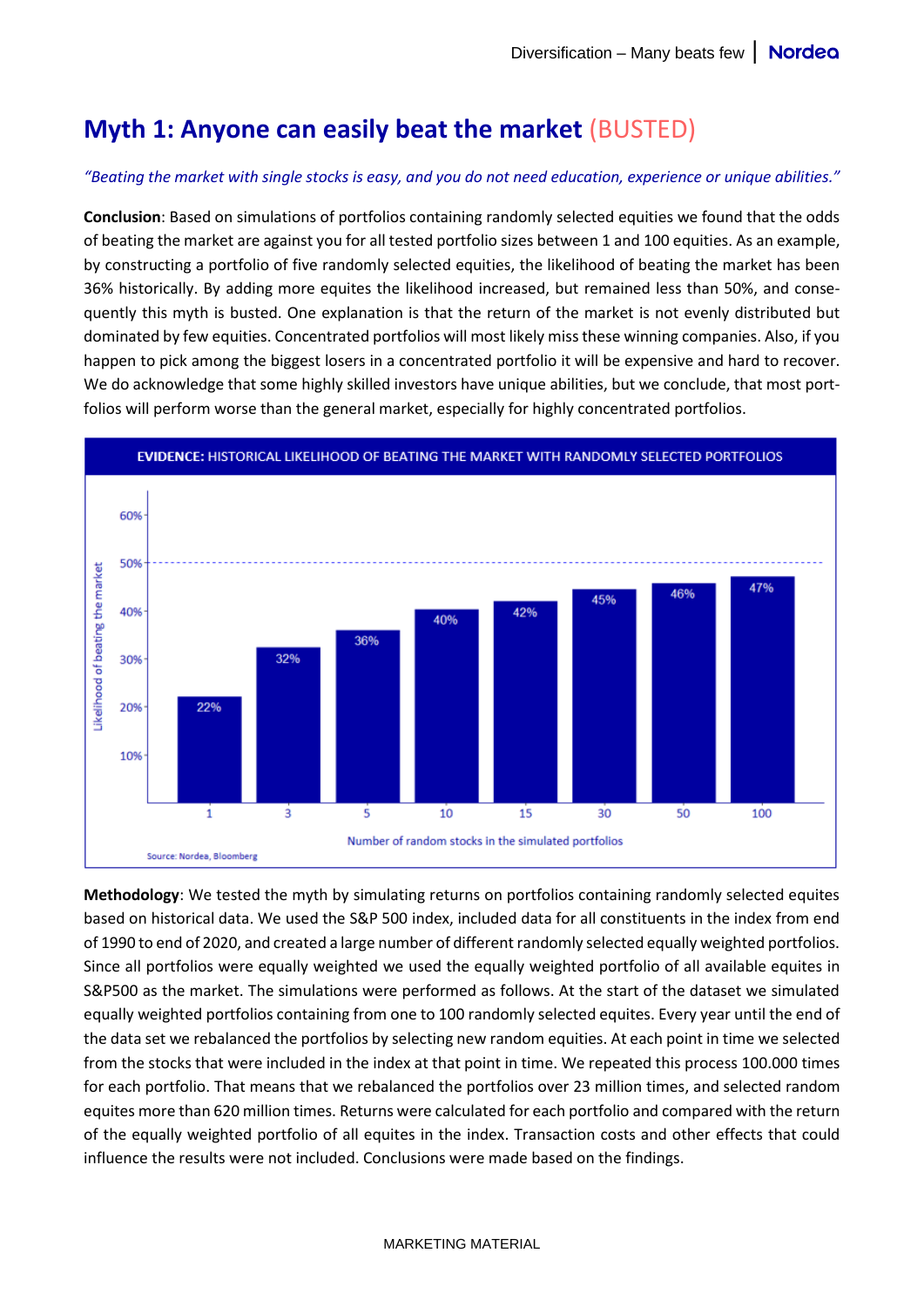## **Myth 2: High risk leads to high reward** (BUSTED)

### *"The more risk you take in the equity market, the more return you will receive."*

**Conclusion**: High risk can certainly lead to a high reward, that we know from general investment theory as well as various examples in the market. However, there are many different sources of risk, and not all are rewarded. When it comes to single stock specific risk, our conclusion is clear, high risk has not been rewarded historically, and this myth is therefore busted! Interestingly, the investigation reveals, that investing in portfolios containing the riskiest stocks has not only been unfavourable from a risk perspective, but also resulted in lower return than the market over time. Some of the reasons behind our findings might be, that not all risky equities recover after falling and some even seize to exist eventually, as well as bubbles and overpricing occur from time to time. It is important to note that we studied the risk in single stocks. Here both the company specific risk and the market risk are included. Historically, investors have been rewarded for the broad equity market risk, but often not for the company specific risk.



**Methodology**: We tested the myth by investigating the performance of portfolios holding an equally weighted portfolio of the most risky equites in the S&P 500 index compared to investing in all the 500 companies in the index, also equally weighted. We used historical data from the end of 1990 to the end of 2020. The back test was performed as follows. At the end of 1991 we calculated the risk of all the equities that were included in the index in that point in time. The risk was calculated as the standard deviation of the returns over the year before. The 10, 25, and 50 equites with the most risk were equally weighted in three different portfolios. Every year until the end of the data set we rebalanced the portfolios by calculating the risk for each equity again, and equally weighting the 10, 25, and 50 most risky assets in the same portfolios. At each point in time we selected from the stocks that were included in the index at that point in time. Return and risk were calculated for each portfolio and compared with the return and risk of equally weighting all equites. Transaction costs and other effects that could influence the results were not included. Conclusions were made based on the findings.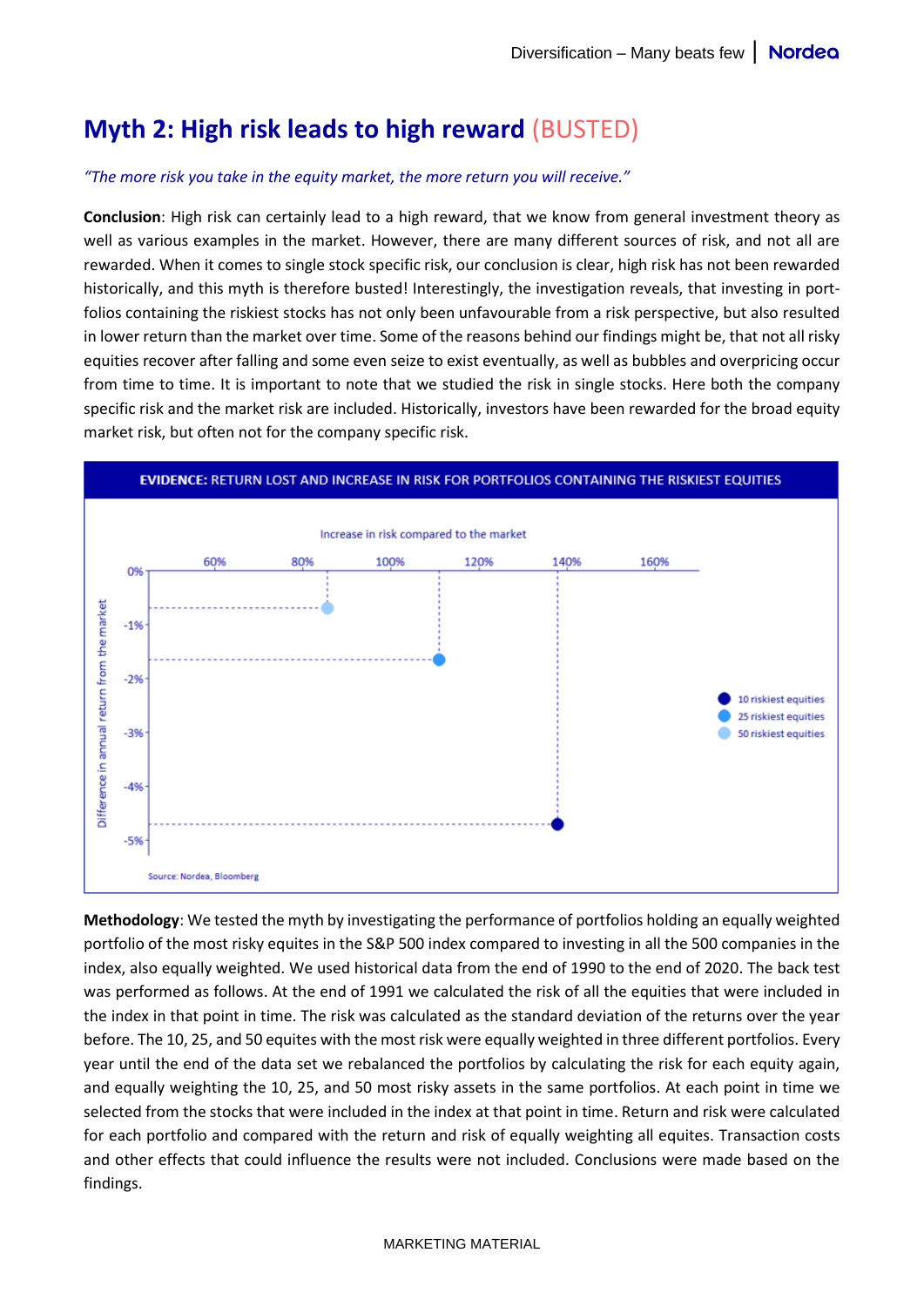## **Myth 3: Select 30 stocks and you are well diversified** (BUSTED)

*"If you select 30 random stocks, your portfolio will be well diversified and almost have the same risk and return as the market."*

**Conclusion**: Selecting 30 random stocks will not automatically make your portfolio well diversified. Following this strategy will most likely leave you with a higher risk and lower return than the market, which is not what is promised. What is true however is, that the *average* risk of portfolios of 20-30 stocks is relatively close to the market risk, and that the risk decreases less and less for every new stock added. This is where this myth is coming from. The *average* volatility, however, does not help the individual investors with one portfolio each, as most of these will be spread around the average with different levels of risk. Further, each risk level can result in many different level of returns. We conclude that most investors will be worse off by following this strategy instead of buying the broad equity market, and the myth is busted!



**Methodology**: We tested the myth by simulating returns on portfolios containing randomly selected equites based on historical data. We used the S&P 500 index, included data for all constituents in the index from end of 1990 to end of 2020, and created a large number of different randomly selected equally weighted portfolios. Since all portfolios were equally weighted we used the equally weighted portfolio of all available equites in S&P500 as the market. The simulations were performed as follows. At the start of the dataset we simulated equally weighted portfolios containing 10, 20, and 30 randomly selected equites. Every year until the end of the data set we rebalanced the portfolios by selecting new random equities. At each point in time we selected from the stocks that were included in the index at that point in time. We repeated this process 10.000 times for each portfolio. Return and risk were calculated for each portfolio and compared with the return of equally weighting all equites in the index. Transaction costs and other effects that could influence the results were not included. Conclusions were made based on the findings